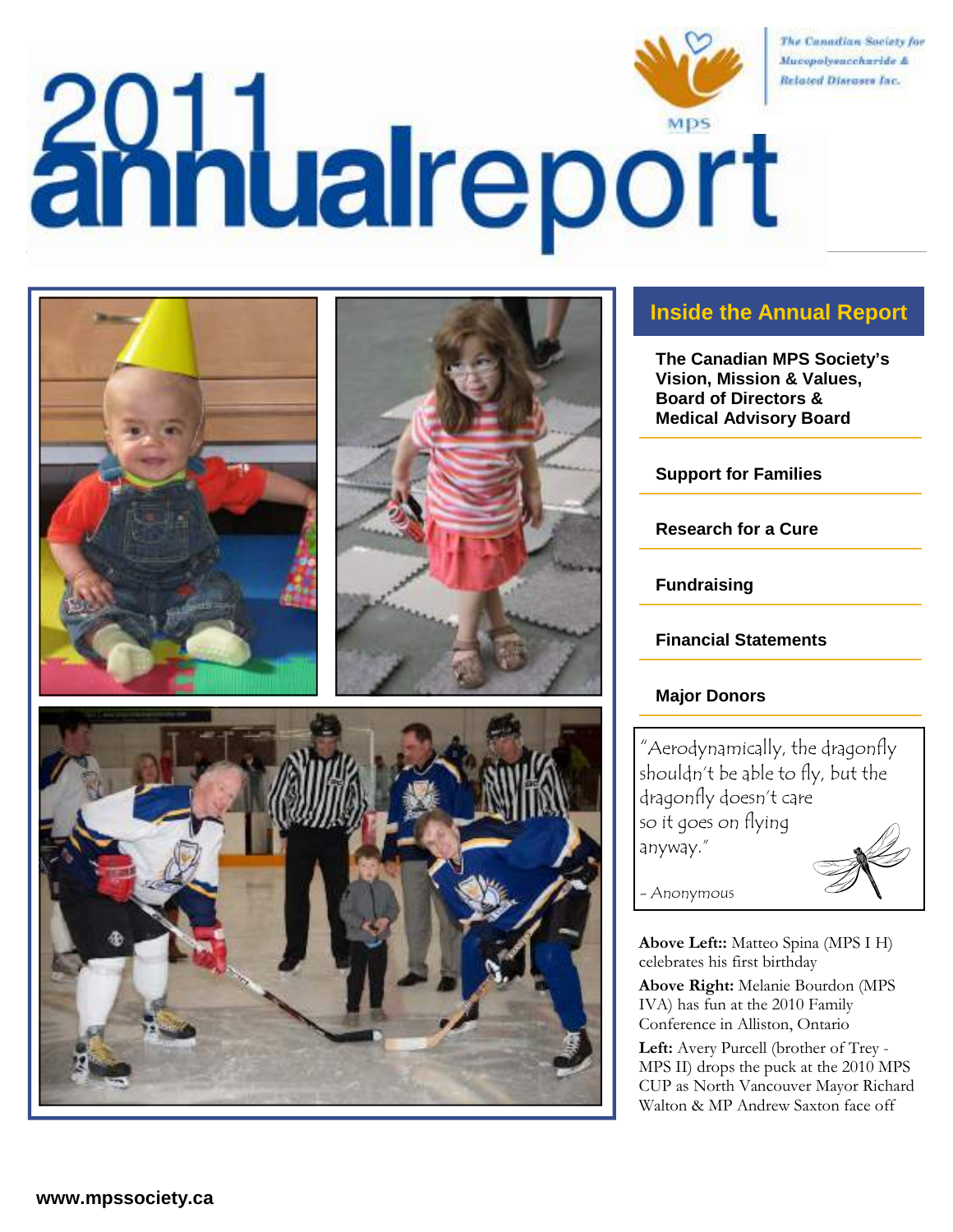### FINANCIAL STATEMENT STATEMENT STATEMENT IN THE CANADIAN MPS SOCIETY And  $\Gamma$

#### **Our Vision:**

 We believe in a brighter future for those affected with and by Mucopolysaccharide (MPS) and related lysosomal diseases. We envision a future where patients no longer die from MPS and related diseases because treatments have been developed, cures have been discovered, and our government has made these treatments and cures accessible to those who need and deserve them. In the future we envision, those affected are living long, healthy and fulfilling lives enjoying the company of their friends, children and grandchildren.

#### **Our Mission:**

 Founded in 1984, The Canadian Society for Mucopolysaccharide and Related Diseases Inc. (The Canadian MPS Society) is committed to providing support to individuals and families affected with MPS and related diseases, educating medical professionals and the general public about MPS, and raising funds for research so that one day there will be cures for all types of MPS and related diseases.

#### **Our Values:**

The Canadian MPS Society values:

- community & compassionate support
- health & wellness
- justice & equality
- education & awareness
- research & innovation
- accountability & transparency

### BOARD OF DIRECTORS AND MEDICAL ADVISORY BOARD

#### Board of Directors

**Chair—Judy Byrne** MPS I Parent, Ontario **Vice-Chair—Carrie Nimmo** MPS I Aunt, British Columbia **Secretary—Jean Linden** MPS III Parent, British Columbia **Treasurer—Brenda MacLean** Professional, British Columbia **Bernie Geiss**  Professional, British Columbia **Mary Nelis**  MPS I Parent, Quebec **Barbara Boland** MPS III Parent, Newfoundland **Todd Harkins**  MPS I Parent, British Columbia **Aubrey Hawton**  MPS III Parent, Ontario **Randall Linton**  MPS III Parent, Ontario **Matthew Santos**  Adult with MPS IVB, Ontario **Dan Priest**  MPS IVB Parent, British Columbia

#### Medical Advisory Board

**Chair—Lorne Clarke M.D., C.M., F.R.C.P.C., F.C.C.M.G.**  University of British Columbia, Vancouver, British Columbia **Robin Casey, M.D., M.S.C.**  Alberta Children's Hospital Calgary, Alberta **Joe Clarke, M.D., Ph.D.**  Hospital for Sick Children Toronto, Ontario **Mark Ludman M.D., F.R.C.P.C., F.C.C.M.G.**  IWK Health Centre Halifax, Nova Soctia **Serge Melancon, M.D.**  Montreal Children's Hospital Montreal, Quebec **Cheryl Rockman-Greenberg M.D., C.M., F.R.C.P.**  Winnipeg Children's Hospital Winnipeg, Manitoba **Julian Raiman, M.D.**  Hospital for Sick Children Toronto, Ontario **Tony Rupar, M.D.**  CPRI London, Ontario

**Sylvia Stockler, M.D**. BC Children's Hospital Vancouver, British Columbia

#### Staff

**Kirsten Harkins, Executive Director**  kirsten@mpssociety.ca **Jill Ley, Executive Assistant**  jill@mpssociety.ca



The Canadian Society for Mucopolysuccharide & **Related Diseases Inc.** 

PO Box 30034, RPO Parkgate North Vancouver, BC V7H 2Y8 Phone: 604.924.5130 / 1.800.667.1846 Fax: 604.924.5131 Email: info@mpssociety.ca www.mpssociety.ca Charity # 12903 0409 RR0001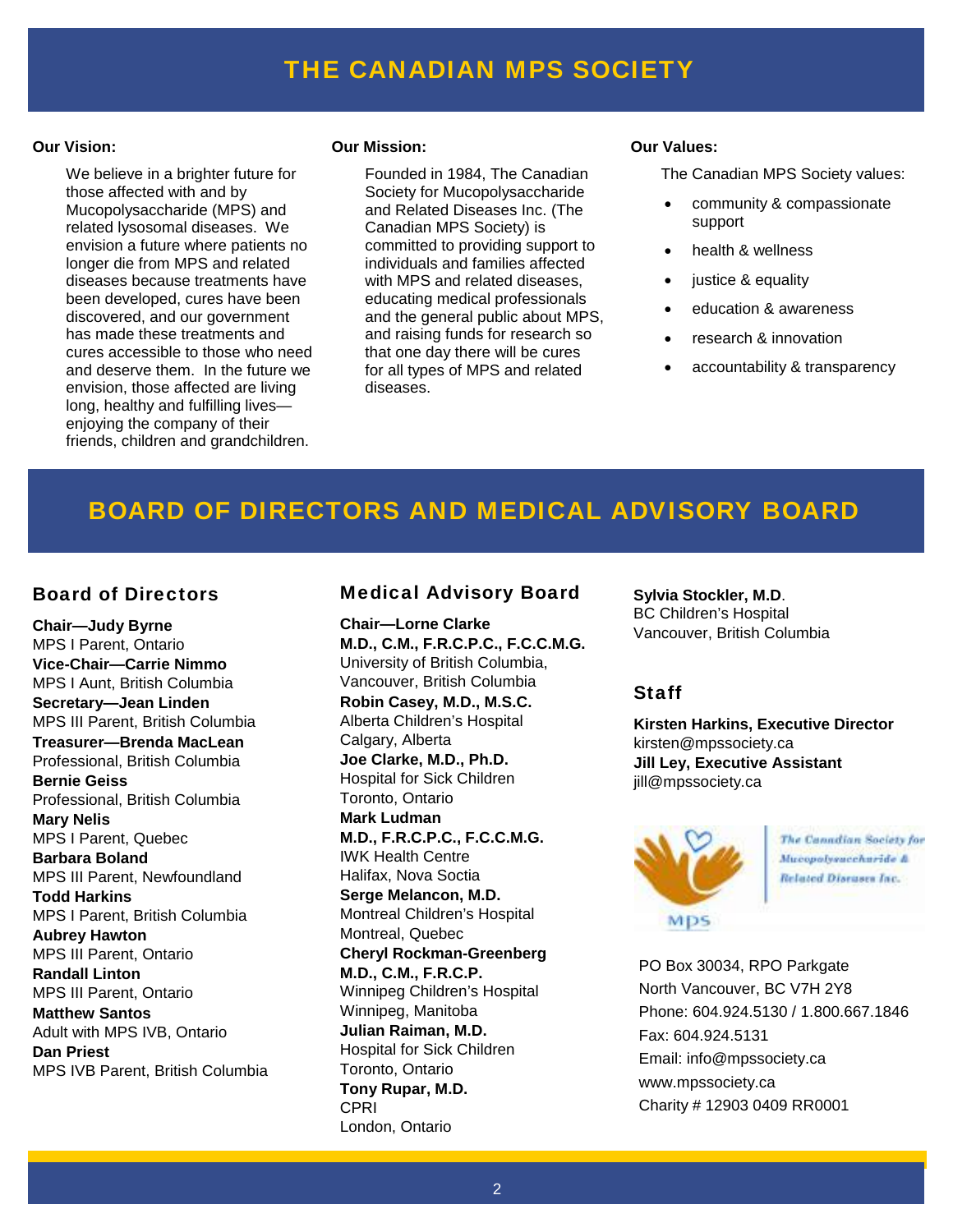### **SUPPORT FOR FAMILIES**

The 2010-2011 fiscal year has been an exciting and busy one for the Canadian MPS Society. Thanks to ongoing and generous financial support from our members, sponsors and donors we were able to continue our



Delphine Genevas (France), Christine Lavery (UK) & Executive Director Kirsten Harkins standing at the International MPS Network's booth at the 11th International MPS Symposium in Adelaide, Australia

hard work to support affected families, educate medical professionals and the general public, and fund research for a cure.

In addition to publishing our quarterly newsletters, website, and Family Referral Directory, new Society bro-



Justin van Herrewegen (MPS VI) with his new niece Paislee

chures were generously created probono by the Communications team at the Ledcor Group.

Three educational/fundraising videos were produced by the Society in conjunction with Barry Pettit and Pettit Inc. and are available for viewing on youtube. Copies will be sent shortly to all members for educational and fundraising purposes.

Our MPS II family resource binder was completed and launched at our 2010 National Family Conference, and a complimentary copy was sent to every MPS II member family.

Our National Family Conference was held in July 2010 at the Nottawasaga Inn in Alliston, Ontario, bringing many

affected families together to hear presentations by Dr. Lorne Clarke, Dr. Julian Raiman and Dr. Kendra Bjoraker, tips on independent living and financial resources, financial planning advice, and an overview of the rare disease landscape in Canada. They also met two very inspiring young men: Justin van Herrewegen (MPS VI)



ExecutiveAssistant Jill Ley with Anisa Mia Elder (MPS I H/S)

and Matthew Santos (MPS IV B), who gave a glimpse into what they've had to overcome to live life to its fullest, and reminded everyone that there are

no limits to what those with MPS can accomplish. While the adults were enjoying the conference, the children were busy participating in all kinds of fun activities, which you can view by visiting our website and clicking on "Conferences" under "About us".



Elisa Linton (MPS III B) with volunteer & super-sibling Ashlee Van Herrewegen-Rathwell at the National Family Conference

Throughout the year we supported several families with direct financial

> aid, allowing them to modify their homes, hire respite care and otherwise cope with the demands of children with unique needs.

The Society also promoted and participated in many events and meetings including: International MPS Awareness Day (e-cards were sent by the Society); the 11th International Symposium on MPS & Related Diseases in Adelaide, Australia; the Expert Meeting on MPS III (Sanfilippo) hosted by the UK MPS Society; "Action Day" in Ottawa hosted by CORD (a rare disorders conference followed); the WORLD Annual Meeting in Las Vegas, Nevada; and the UBC Patient Fair for Health

Professional Educators at the University of British Columbia.



Sarah Hamza, Matthew Santos (MPS IV B) & Kirsten Harkins at CORD's 3rd Action Day in Ottawa entitled "Many Rare Disorders, One Common Voice"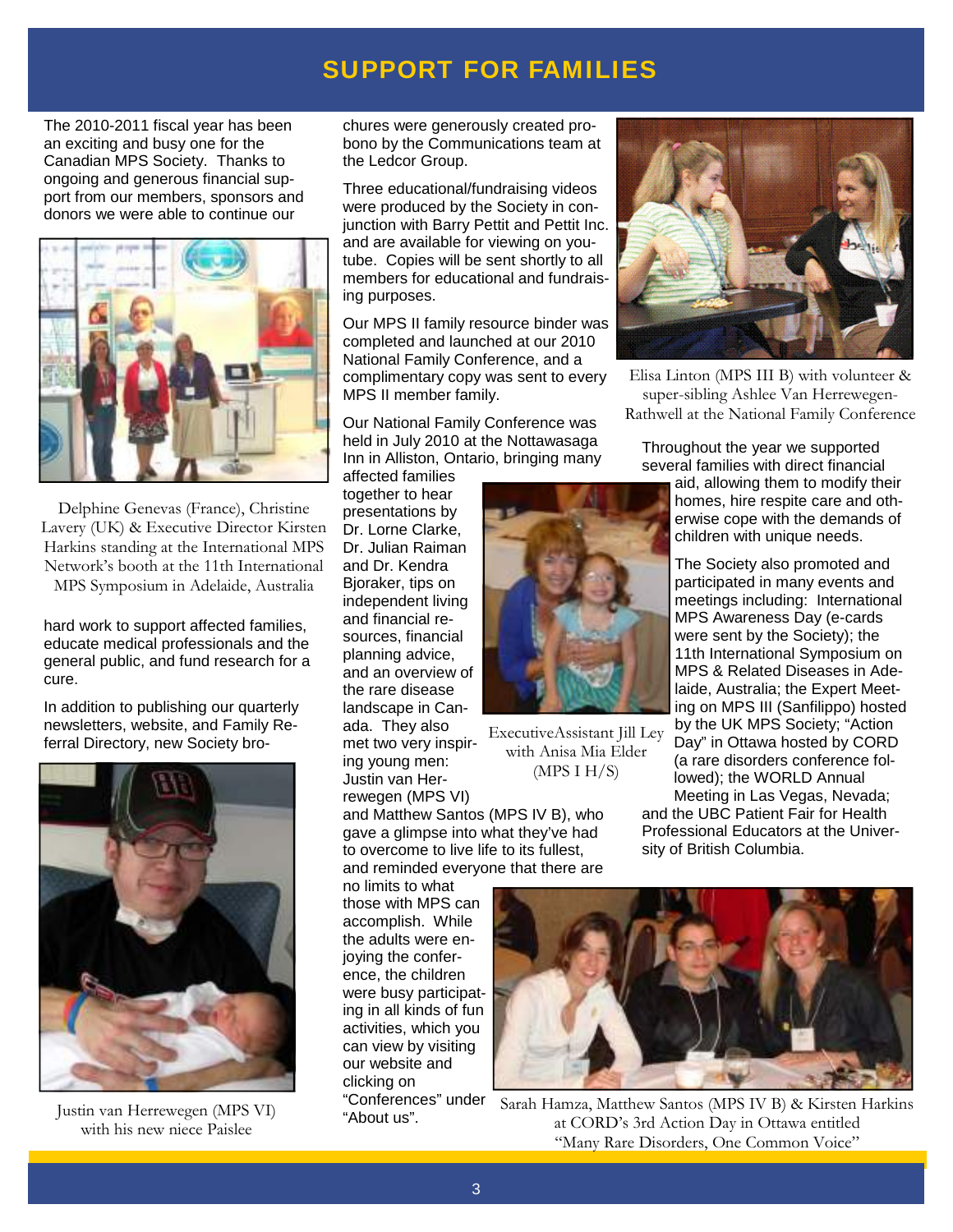# **RESEARCH FOR A CURE**

Thanks to our generous supporters, we were able to fund some important and exciting research grants:

**Utilizing neuronal stem cell models to develop small molecule therapies for MPS II** 

Principal investigator: Dr. Emyr Lloyd-Evans Institution: University of Cardiff, Wales Funds allocated (from the MPS II Research Fund): \$50,000



Trey Purcell (MPS II)

#### **2010 CIHR SHOPP Program Partnership Grant**

The Canadian MPS Society is partnering with Canadian Institute of Health Research (CIHR) to fund a three year fellowship of 135,000 into Lysosomal Disease Research (\$45,000 per year for 3 years)



Dr. Lorne Clarke with Nicklas Harkins (MPS I H/S) & Jonathan Heppner, a graduate student in the UBC Department of Medical Genetics working in Dr. Clarke's laboratory

#### **Collaborative research funding**

#### **SHOPP Program (CIHR)**

The SHOPP program grant (for LSD research) was funded jointly by CIHR and the Canadian MPS Society: \$165,000 for three years (\$27,500 per year for 3 years)

#### **The molecular mechanisms of microgliosis in GM2 ganglioside lysosomal storage diseases**

Recipient: Elizabeth J. **White** Institution: McMaster **University** Supervisor: Suleiman A. Igdoura Funds allocated: \$22,500 per year for 3 years.

#### **The Canadian MPS Society's 2010-11 Research Grant**

Comprehensive study of pathogenic glycosami-

noglycan storage in a murine model of MPS I

Principal investigator: Dr. Lorne Clarke Institution: University of British Columbia, Vancouver, BC

Funds allocated: \$100,000 (two year grant, \$50,000 per year for 2 years)

#### **2010 Summer Studentship Research Grants:**

**Mucopolysaccharidosis Type IIIB (Sanfilippo syndrome): Conjugation of Naglu to a synthetic protein transduction domain derived from the HIV-I transactivator of transcription protein to allow Naglu to cross the BBB**  Recipient: Sarah Truelson Institution: University of Victoria, Victoria, BC Supervisor: Dr. Francis Choy Amount funded: \$4,000

#### **Chaperone Therapy for MPS IIIC**

Recipient: Vincent Boudreau Institution: University of Montreal Supervisor: Dr. Alexey Pshezhetsky Amount funded: \$4,000



Dr. Joe Clarke & David MacKay (Mannosidosis) at the 7th Annual WORLD Symposium in Las Vegas, Nevada



**Charting the Experience of Mucopolysaccharide and Related Diseases at the Hospital for Sick Children**  Recipient; Maha Safey El-Din Saleh Institution: The Hospital for Sick Children, Toronto, Ontario Supervisor: Dr. Julian Raiman Amount funded: \$4,000



Kirsten Harkins (middle) with Jenifer Gentle & daughter Christina (mom & sister of Jessica - MPS I H), Tina Priest (Tina & her husband Dan are parents of Steven - MPS IV B - and founders of our new MPS IV B Research Fund) and Dr. Sylvia Stockler at the MPS IV B Journey of Hope Starry Night Gala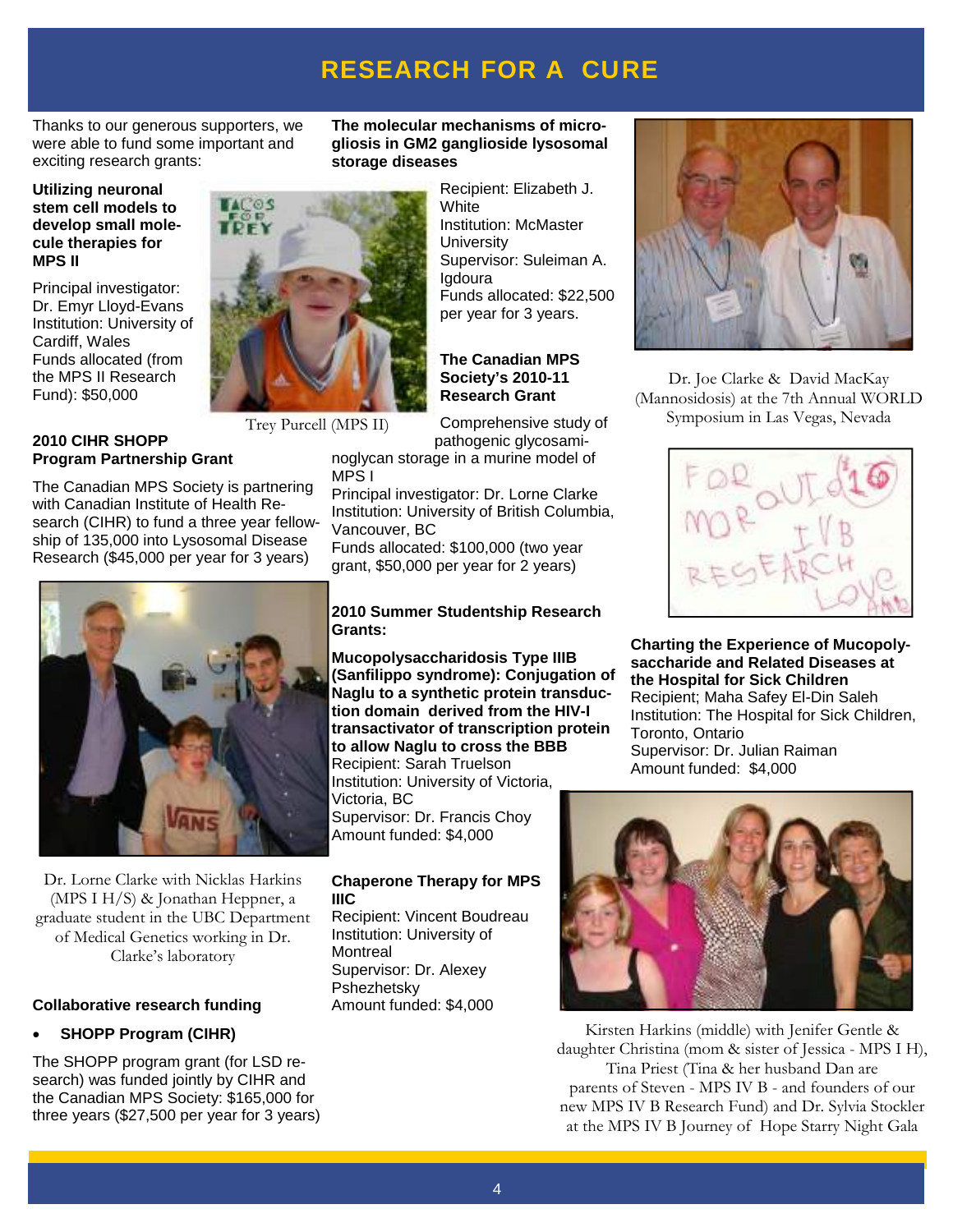# FUNDRAISING - THANK YOU FOR YOUR SUPPORT!

Thank you to everyone who helped organize and contributed to the many fundraising events held this year. Here are some highlights of just a few:



#### **The 2010 MPS CUP Fantasy Hockey Game & Gala,** which

was held on International MPS Aware-

ness Day, netted over \$96,000. We were honoured to be joined by Mark Dant, who came all the way from Texas to tell his family's inspiring and courageous story.



**Canadian MPS Jeans Days**  took place in various schools

and businesses across Canada.



**Just Singin' Round**, which took place in February, featured an

amazing performance by Jared Suitor, hockeyteammate of Nicklas Harkins (MPS I H/S). The

entire hockey team came out in support!



Team MPS participated for the fourth year in the **Scotiabank Toronto Waterfront Marathon.** Thanks to our

Nicklas Harkins & Olympian Cammi Granato at the 2010 Vancouver MPS CUP

seventeen amazing runners and walkers and the many supporters who turned out to cheer them on, just under \$5,000 was raised for the Canadian MPS Society!



The Scotiabank Toronto Waterfront Marathon. Team MPS believes!

**Tacos for Trey,** always a fun event, was established by Deb & Ryan Purcell, and this year raised almost \$39,000 for our MPS II Research Fund.

The inaugural and very successful

**MPS IVB Journey of Hope** fundraising gala, Starry Night, was organized by Dan and Tina Priest to raise funds for our newly-established MPS IV B Research Fund.

The 9th annual **Great Lake Walk** was a huge success, with participants raising money for their charities of choice. Brooke Hodson once again completed this 56 km. walk around Lake Cowichan on Vancouver Island, BC, raising over \$600 in donations and pledges for the

Canadian MPS Society .

The Nelis-Dupont family with the help of their daughter Monika (MPS I H/S) raised over \$250 at their **Corn and Lemonade Fundraiser** in Bedford, Quebec.

The **Pumas soccer team** in Laval, Quebec, held a fundraiser in honour of their goalie's cousin, Matteo Spina

(MPS I H) and donated \$500 to the Canadian MPS Society, with a promise to donate 10% of all future fundraising proceeds**.** 

This year **Holiday Greeting Cards,** chosen and produced from winning entries in our Holiday Art Contest, were sold as a fundraiser.

The Society is also fortunate to have been the recipient of funds from various foundations, charities, and third-party charitable events. We gratefully received proceeds from the **BC Hockey** 



The Pumas soccer team , Laval Quebec

**Benevolent Association** (The Vancouver Canucks Alumni), the **Little League Celebrity Golf Classic**, **Friends of Ferrari**, and the **Darwin Construction Annual Charity Golf Tournament**, to name just a few.



Jeans Day at Cove Cliff Elementary School in North Vancouver, BC



Monika Nelis-Dupont (MPS I  $H/S$ ) sells lemonade for MPS!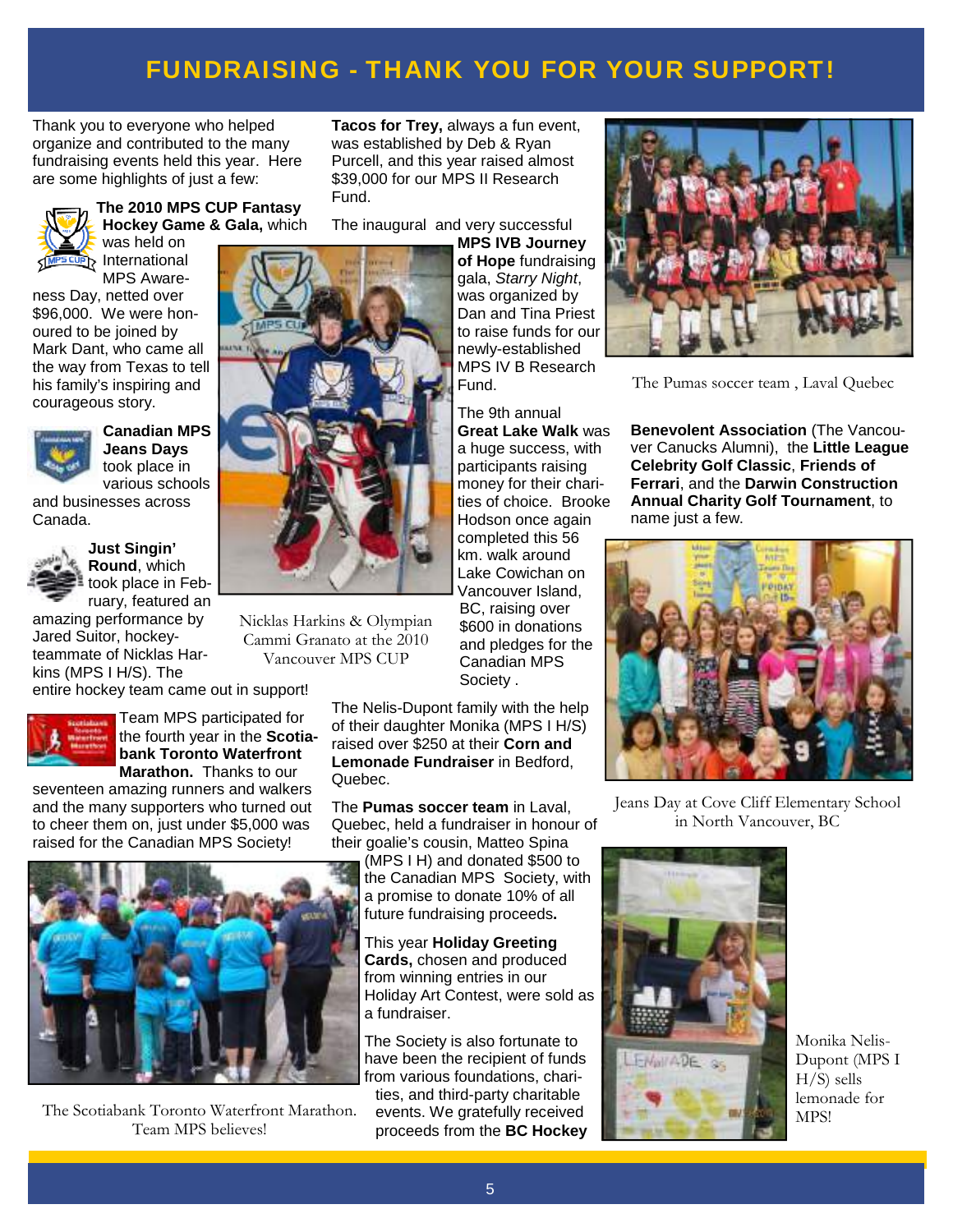# FINANCIAL STATEMENTS FOR YEAR ENDED MARCH 31, 2011

| To the Directors of The Canadian Society for<br>Mucopolysaccharide & Related Diseases Inc.,                                                                                                                                                                                                                                                                                                                                                                                                                                                                                                                                                                                                                                                                                                                                                                                                                                              |                                  |                   | <b>Notes to Financial Statements:</b><br>(Unaudited)                                                                                                                                                                                                                                                                                                                                                                                                                                                                                                                                                                                                                                                                                                                                                                                                                                                          |
|------------------------------------------------------------------------------------------------------------------------------------------------------------------------------------------------------------------------------------------------------------------------------------------------------------------------------------------------------------------------------------------------------------------------------------------------------------------------------------------------------------------------------------------------------------------------------------------------------------------------------------------------------------------------------------------------------------------------------------------------------------------------------------------------------------------------------------------------------------------------------------------------------------------------------------------|----------------------------------|-------------------|---------------------------------------------------------------------------------------------------------------------------------------------------------------------------------------------------------------------------------------------------------------------------------------------------------------------------------------------------------------------------------------------------------------------------------------------------------------------------------------------------------------------------------------------------------------------------------------------------------------------------------------------------------------------------------------------------------------------------------------------------------------------------------------------------------------------------------------------------------------------------------------------------------------|
| We have reviewed the balance sheet of The<br>Canadian Society for Mucopolysaccharide & Related Dis-<br>eases Inc. as at March 31, 2011, and the Statement of<br>Revenue, Expenditures and Surplus for the year then<br>ended.<br>Our review was made in accordance with generally ac-<br>cepted standards for review engagements and accordingly<br>consisted primarily of enquiry, analytical procedures and<br>discussion related to information supplied to us by the Soci-<br>ety.<br>A review does not constitute an audit and consequently we<br>do not express an audit opinion on these Financial State-<br>ments.<br>Based on our review, nothing has come to our attention that<br>causes us to believe that these Financial Statements are<br>not, in all material respects, in accordance with Canadian<br>generally accepted accounting principles.<br>Quantum Accounting Services Inc.<br>Vancouver, BC<br>August 22, 2011 |                                  |                   | Note 1. Organization<br>The Canadian Society for Mucopolysaccharide & Related Dis-<br>eases Inc. is incorporated under the laws of Canada as a not-for-<br>profit organization and is registered under the Income Tax Act as<br>a charitable organization and as such is not subject to income<br>taxes. The Society's aim is to provide support to Canadians af-<br>fected by lysosomal storage diseases (LSDs), to raise public and<br>professional awareness of LSDs, and to fund research for a cure.<br><b>Note 2. Significant Accounting Policies</b><br><b>Revenue Recognition</b><br>The Society follows the deferral method of accounting for contri-<br>butions.<br><b>Capital Assets</b><br>Capital assets are not recorded on the balance sheet. Expendi-<br>tures for capital assets in the year are recorded as expenses and<br>disclosed in the statement of operations. The capital assets of |
| Balance Sheet as at March 31, 2011<br>(Unaudited)                                                                                                                                                                                                                                                                                                                                                                                                                                                                                                                                                                                                                                                                                                                                                                                                                                                                                        |                                  |                   | the Society consist of office equipment and computer software.<br><b>Volunteer Services</b>                                                                                                                                                                                                                                                                                                                                                                                                                                                                                                                                                                                                                                                                                                                                                                                                                   |
| March 31                                                                                                                                                                                                                                                                                                                                                                                                                                                                                                                                                                                                                                                                                                                                                                                                                                                                                                                                 | 2011                             | 2010              |                                                                                                                                                                                                                                                                                                                                                                                                                                                                                                                                                                                                                                                                                                                                                                                                                                                                                                               |
| <b>Assets</b><br><b>Current Assets</b><br>Cash and short term deposits<br>Sales tax recoverable                                                                                                                                                                                                                                                                                                                                                                                                                                                                                                                                                                                                                                                                                                                                                                                                                                          | 168,815                          | 120,276<br>423    | The work of the Society is dependent on the efforts of many vol-<br>unteers. Because these services are not normally purchased by<br>the Society and because of the difficulty of determining their fair<br>value, donated services are not recognized in these financial<br>statements.                                                                                                                                                                                                                                                                                                                                                                                                                                                                                                                                                                                                                      |
| Accrued interest receivable                                                                                                                                                                                                                                                                                                                                                                                                                                                                                                                                                                                                                                                                                                                                                                                                                                                                                                              | 1,346                            | 826               | <b>Financial Instruments</b>                                                                                                                                                                                                                                                                                                                                                                                                                                                                                                                                                                                                                                                                                                                                                                                                                                                                                  |
|                                                                                                                                                                                                                                                                                                                                                                                                                                                                                                                                                                                                                                                                                                                                                                                                                                                                                                                                          | 407<br>3,756                     |                   |                                                                                                                                                                                                                                                                                                                                                                                                                                                                                                                                                                                                                                                                                                                                                                                                                                                                                                               |
| <b>Prepaid Expenses</b><br><b>Total Current Assets</b>                                                                                                                                                                                                                                                                                                                                                                                                                                                                                                                                                                                                                                                                                                                                                                                                                                                                                   | 174,324                          | 11,910<br>133,435 | Unless otherwise noted, it is management's opinion that the So-<br>ciety is not exposed to significant interest rate or credit risks aris-<br>ing from its financial instruments.<br>Significant cash balances are being held at one major financial                                                                                                                                                                                                                                                                                                                                                                                                                                                                                                                                                                                                                                                          |
| <b>Liabilities</b>                                                                                                                                                                                                                                                                                                                                                                                                                                                                                                                                                                                                                                                                                                                                                                                                                                                                                                                       |                                  |                   | institution. The Society has a term deposit totaling                                                                                                                                                                                                                                                                                                                                                                                                                                                                                                                                                                                                                                                                                                                                                                                                                                                          |
| <b>Current Liabilities</b>                                                                                                                                                                                                                                                                                                                                                                                                                                                                                                                                                                                                                                                                                                                                                                                                                                                                                                               |                                  |                   | \$72,435 which bears interest at 1.90% semi-annually and ma-                                                                                                                                                                                                                                                                                                                                                                                                                                                                                                                                                                                                                                                                                                                                                                                                                                                  |
| Accounts Payable &                                                                                                                                                                                                                                                                                                                                                                                                                                                                                                                                                                                                                                                                                                                                                                                                                                                                                                                       |                                  |                   | tures March 13, 2012.                                                                                                                                                                                                                                                                                                                                                                                                                                                                                                                                                                                                                                                                                                                                                                                                                                                                                         |
| <b>Accrued Liabilities</b>                                                                                                                                                                                                                                                                                                                                                                                                                                                                                                                                                                                                                                                                                                                                                                                                                                                                                                               | 1,000                            | 1,000             | Note 3. Fundraising                                                                                                                                                                                                                                                                                                                                                                                                                                                                                                                                                                                                                                                                                                                                                                                                                                                                                           |
| <b>Total Current Liabilities</b>                                                                                                                                                                                                                                                                                                                                                                                                                                                                                                                                                                                                                                                                                                                                                                                                                                                                                                         | 1,000                            | 1,000             |                                                                                                                                                                                                                                                                                                                                                                                                                                                                                                                                                                                                                                                                                                                                                                                                                                                                                                               |
| <b>Surplus (Deficit)</b>                                                                                                                                                                                                                                                                                                                                                                                                                                                                                                                                                                                                                                                                                                                                                                                                                                                                                                                 | 173,324                          | 132,435           | Fundraising revenue is comprised of gross revenue in the<br>amount of \$126,422 (2010-\$133,231) less expenditures in the<br>amount of \$26,330 (2010-\$22,150).                                                                                                                                                                                                                                                                                                                                                                                                                                                                                                                                                                                                                                                                                                                                              |
|                                                                                                                                                                                                                                                                                                                                                                                                                                                                                                                                                                                                                                                                                                                                                                                                                                                                                                                                          | 174,324                          | 133,435           | <b>Note 4. Donor Advised Funds</b>                                                                                                                                                                                                                                                                                                                                                                                                                                                                                                                                                                                                                                                                                                                                                                                                                                                                            |
| On behalf of the Board of Directors,                                                                                                                                                                                                                                                                                                                                                                                                                                                                                                                                                                                                                                                                                                                                                                                                                                                                                                     |                                  |                   | Donor Advised Fund Revenue is comprised of each fund's gross                                                                                                                                                                                                                                                                                                                                                                                                                                                                                                                                                                                                                                                                                                                                                                                                                                                  |
| Brenda MacLean<br>Treasurer                                                                                                                                                                                                                                                                                                                                                                                                                                                                                                                                                                                                                                                                                                                                                                                                                                                                                                              | Judy Fowler Byrne<br>Chairperson |                   | revenue less expenditures (including a 5% administrative fee per<br>fund).                                                                                                                                                                                                                                                                                                                                                                                                                                                                                                                                                                                                                                                                                                                                                                                                                                    |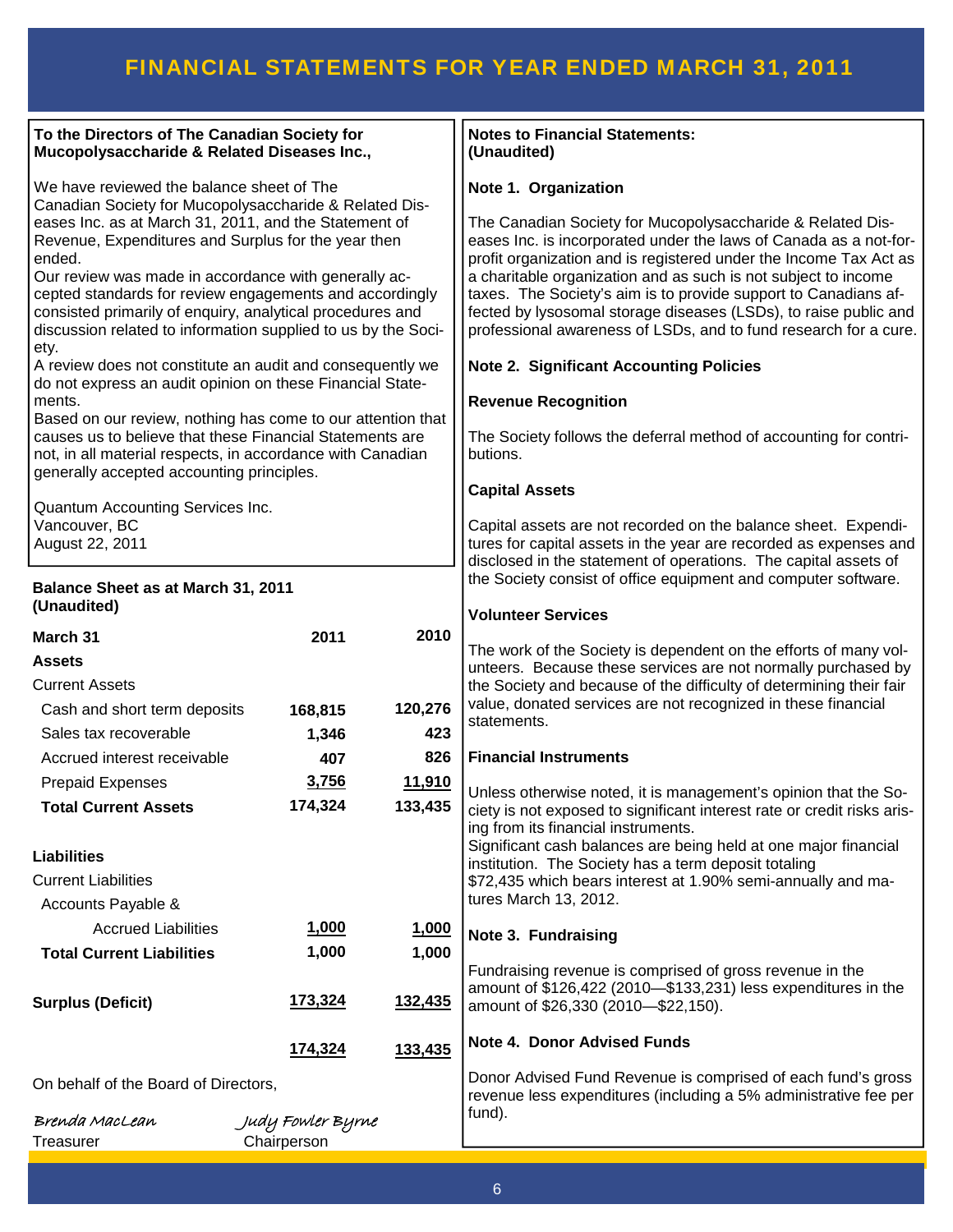# FINANCIAL STATEMENTS FOR YEAR ENDED MARCH 31, 2011

| For year ended March 31, 2011                                 | 2011      | 2010      |
|---------------------------------------------------------------|-----------|-----------|
| Revenue                                                       |           |           |
| Fundraising, Net of related expenses (Note 3)                 | 100,092   | 111,081   |
| Donations                                                     | 116,017   | 56,248    |
| MPS II Research Fund, Net of Related Expenses (Note 4)        | 45,161    | 13,972    |
| <b>Membership Fees</b>                                        | 3,364     | 3,360     |
| Interest                                                      | 2,312     | 2,750     |
| Sales                                                         | 1,501     | 1,197     |
| Miscellaneous Income                                          | 4,075     | 890       |
| MPS IV B Research Fund, Net of Related Expenses (Note 4)      | 28,370    |           |
| <b>Conference Revenue</b>                                     | 27,015    |           |
| <b>Total Revenue</b>                                          | 328,177   | 189,768   |
| <b>Expenditures</b>                                           |           |           |
| <b>Salaries and Contract Fees</b>                             | 70,415    | 73,428    |
| <b>Conference Expenses</b>                                    | 31,101    |           |
| <b>Consulting Fees</b>                                        | 24,067    | 2,870     |
| Travel                                                        | 12,161    | 7,534     |
| Family Assistance Program                                     | 11,424    | 4,587     |
| <b>Printing and Postage</b>                                   | 7,540     | 6,498     |
| Office Lease                                                  | 5,761     | 5,655     |
| Office Expense                                                | 5,370     | 4,747     |
| Non-recoverable GST/HST                                       | 4,350     | 1,225     |
| Telephone and internet                                        | 3,268     | 2,995     |
| <b>Computer Software</b>                                      | 2,060     | 1,750     |
| <b>Professional Fees</b>                                      | $1,125 -$ | 1,175     |
| Office equipment                                              | 709       | 235       |
| <b>Promotional Items</b>                                      | 682       | 413       |
| Meetings                                                      | 629       | 1,222     |
| <b>Membership Dues</b>                                        | 433       | 720       |
| Insurance                                                     |           | 1,001     |
|                                                               | 181,455   | 116,055   |
| <b>Research Grants</b>                                        | 105,833   | 150,000   |
| <b>Total Expenditures</b>                                     | 287,288   | 266,055   |
| Excess/(deficiency) of revenue over expenditures for the year | 40,889    | (76, 287) |
| Surplus, beginning of year                                    | 132,435   | 208,722   |
| Surplus, end of year                                          | 173,324   | 132,435   |